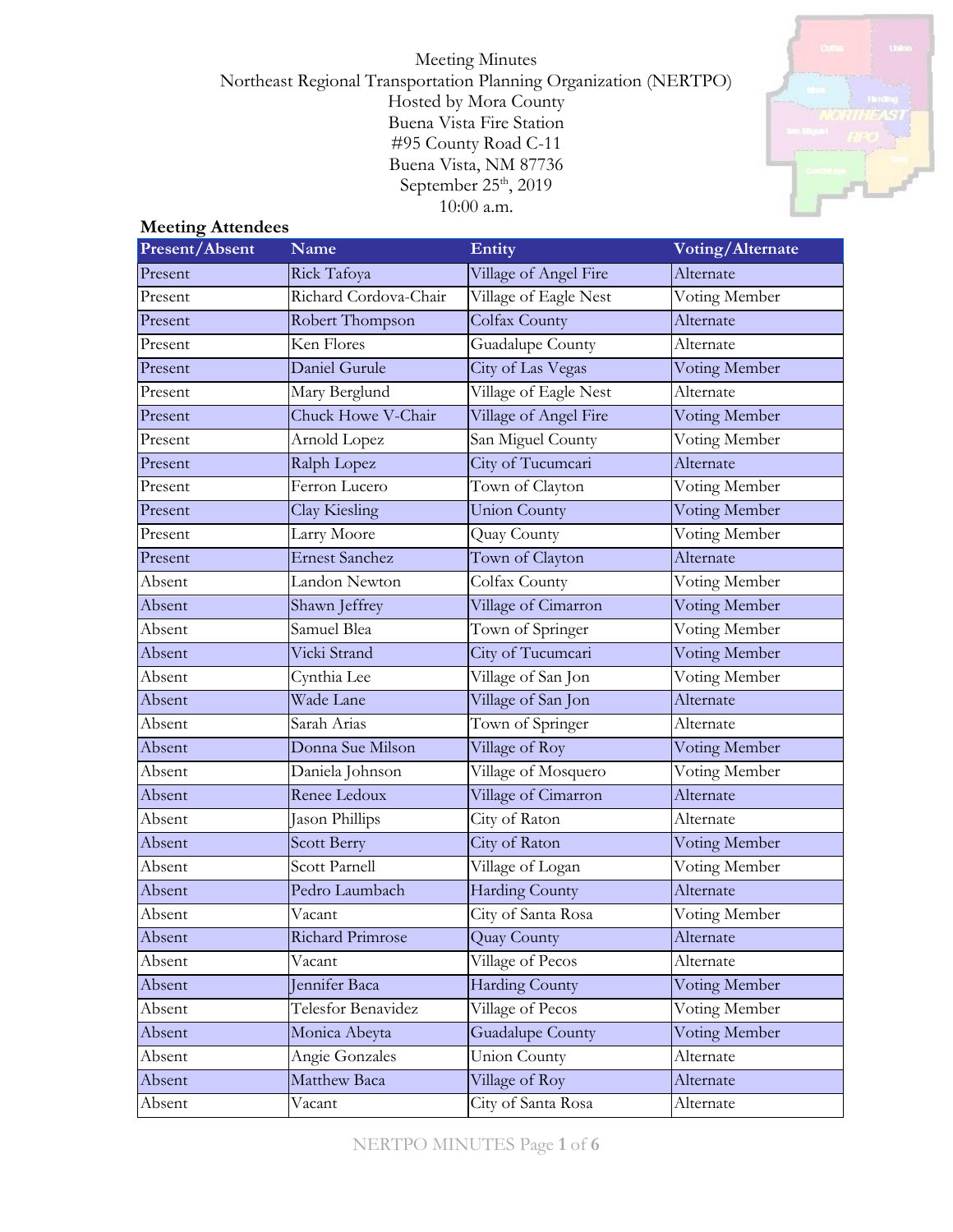| Absent | Vacant                | San Miguel County      | Alternate     |
|--------|-----------------------|------------------------|---------------|
| Absent | Anita Allen           | Village of House       | Voting Member |
| Absent | Vacant                | City of Las Vegas      | Alternate     |
| Absent | Vacant                | Mora County            | Voting Member |
| Absent | Vacant                | Mora County            | Alternate     |
| Absent | Connie Cook           | Village of Mosquero    | Alternate     |
| Absent | Sherwin W. Martin     | Village of House       | Alternate     |
| Absent | Lee Dixon             | Village of Des Moines  | Voting Member |
| Absent | Scott Warner          | Village of Des Moines  | Alternate     |
| Absent | Diane Brown           | Village of Folsom      | Voting Member |
| Absent | Mike Schoonover       | Village of Folsom      | Alternate     |
| Absent | Mignon Saddoris       | Village of Grenville   | Voting Member |
| Absent | Lynn Wiseman          | Village of Grenville   | Alternate     |
| Absent | <b>Russell Feerer</b> | Village of Logan       | Alternate     |
| Absent | Don Flynn             | Village of Maxwell     | Voting Member |
| Absent | Joanna Taylor         | Village of Maxwell     | Alternate     |
| Absent | Laudente Quintana     | Village of Wagon Mound | Voting Member |
| Absent | Nora Sanchez          | Village of Wagon Mound | Alternate     |
|        |                       |                        |               |

#### **New Mexico State Departments and Planners**

| John Herrera -      | Local Government Road Fund (LGRF) Coordinator for District IV    |  |  |
|---------------------|------------------------------------------------------------------|--|--|
| Joseph Moriarty -   | NMDOT/NERTPO Planning Liaison                                    |  |  |
| Jeanette Bachand -  | NMDOT Technical & Freight Planner                                |  |  |
| Dennis T. Salazar - | NERTPO Planner/Program Manager for the North Central New Mexico  |  |  |
|                     | Economic Development District (NCNMEDD)                          |  |  |
| Vincent M. Soule –  | NERTPO Planner/Program Manager for the Eastern Plains Council of |  |  |
|                     | Governments (EPCOG)                                              |  |  |
| Lesah Sedillo -     | <b>NCNMEDD Community Development Director</b>                    |  |  |
| Tim Hagaman -       | <b>NMEDD Regional Representative</b>                             |  |  |
|                     |                                                                  |  |  |

#### **Guests**

| Village of Angel Fire |
|-----------------------|
| Mora County           |
| San Miguel County     |
| Colfax County         |
|                       |

# **I. Call to Order**

The Meeting was called to order at approximately 10:24 AM by Mayor of Eagle Nest, Chairman Richard Cordova.

## **II. Pledge of Allegiance/New Mexico State Flag**

The Pledge of Allegiance and the salute to the New Mexico State Flag was led by Chuck Howe, Vice-Chair/Mayor Village of Angel Fire.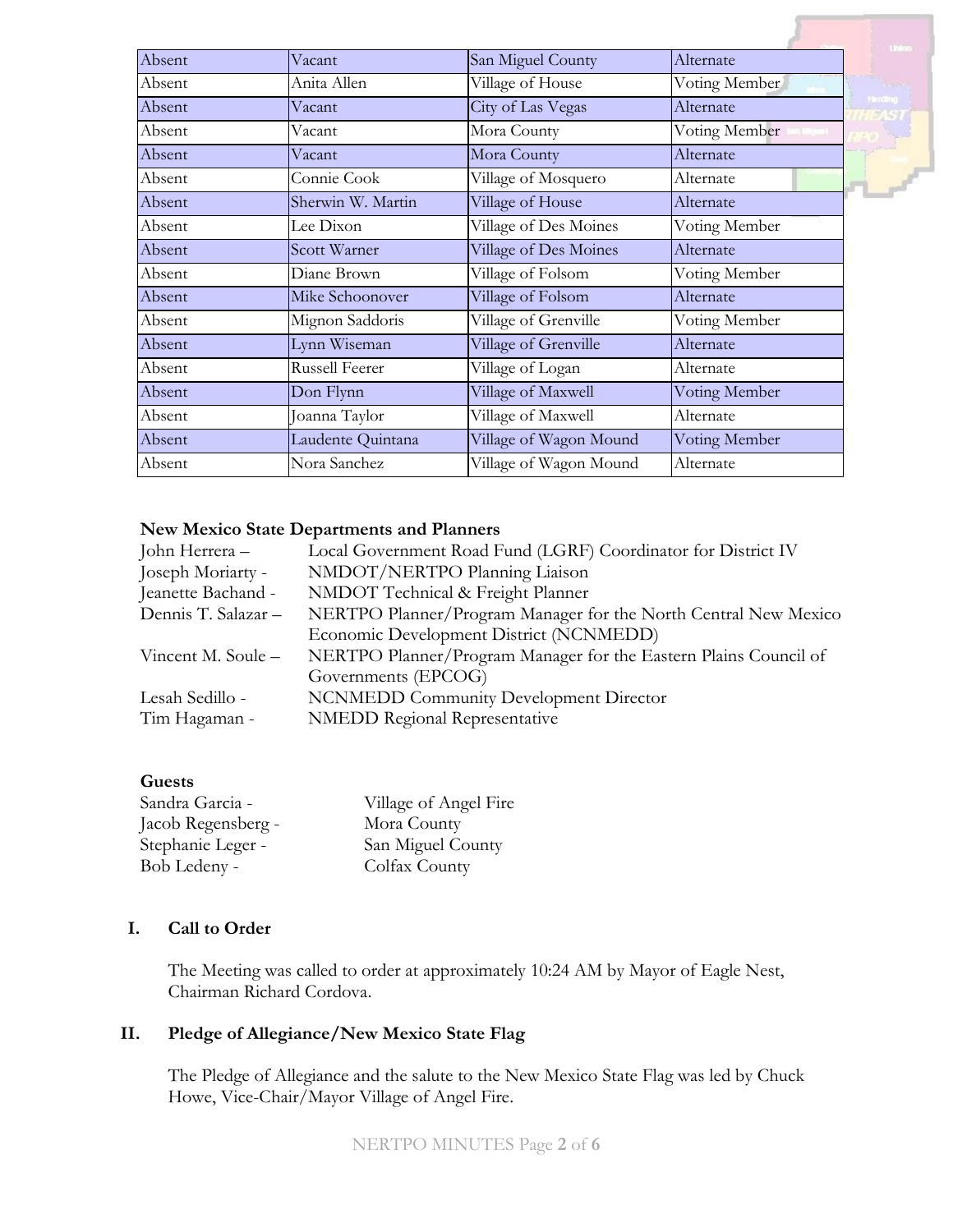#### **III. Welcome**

Chairman Cordova welcomed everyone to our NERTPO meeting and yielded the floor to Mora County Manager Joy Ansley for the welcome. Ms. Ansley introduced herself as the Mora County Manager and thanked everyone for coming to Mora County.

#### **IV. Approval of Agenda**

Motion to approve agenda: Chuck Howe – Village of Angel Fire Second: Robert Thompson – Colfax County No opposition was voiced. Motion carried.

## **V. Approval of Minutes** (August 20th, 2019- Village of Eagle Nest)

Motion to approve the minutes as presented: Chuck Howe – Village of Angel Fire Second: Arnold Lopez– San Miguel County No opposition was voiced. Motion carried.

## **VI. Discussion: NMDOT District IV Updates:** (John Herrera, NMDOT)

Mr. John Herrera gave a brief update, LGRF Match Waivers go for approval before the NMDOT Commission on 9/26/19. Amendments will be sent out next week. FY 19 Time-Extensions are due as soon as possible.

If anybody as Traffic Section issues please contact Gabriel, Steve or John. If you do not have Gabriel or Steve's contact information, please send John an e-mail and he will get the information.

Capital Outlay Agreements need the full amount to have on file for drawdown of agreement. The full amount is required. If there are any questions Mr. Herrera advised that he is available to assist. Mr. Herrera had no further updates.

## **VII. November Meeting Date – Discussion/Action (**NERTPO Board Members**)**

NERTPO Planners Vincent M. Soule and Dennis T. Salazar presented to the Board the options for a November meeting date due to the NMDOT Transportation Commission Meeting on November 21<sup>st</sup>, 2019 in Las Vegas.

The Board mutually agreed that the NERTPO Board Meeting can remain on 11/21/19 but the starting time will be at 1:30 PM due to the NMDOT Transportation Commission Meeting starting in the morning. Arnold Lopez from San Miguel County volunteered to host this meeting due to the NMDOT Transportation Commission Meeting being held in Las Vegas.

Clay Kiesling from Union County had previously volunteered to host in November has now agreed to host sometime in 2020. The Board thanked Mr. Lopez for agreeing to host in November and also thanked Mr. Kiesling for willing to move his hosting date to sometime in 2020.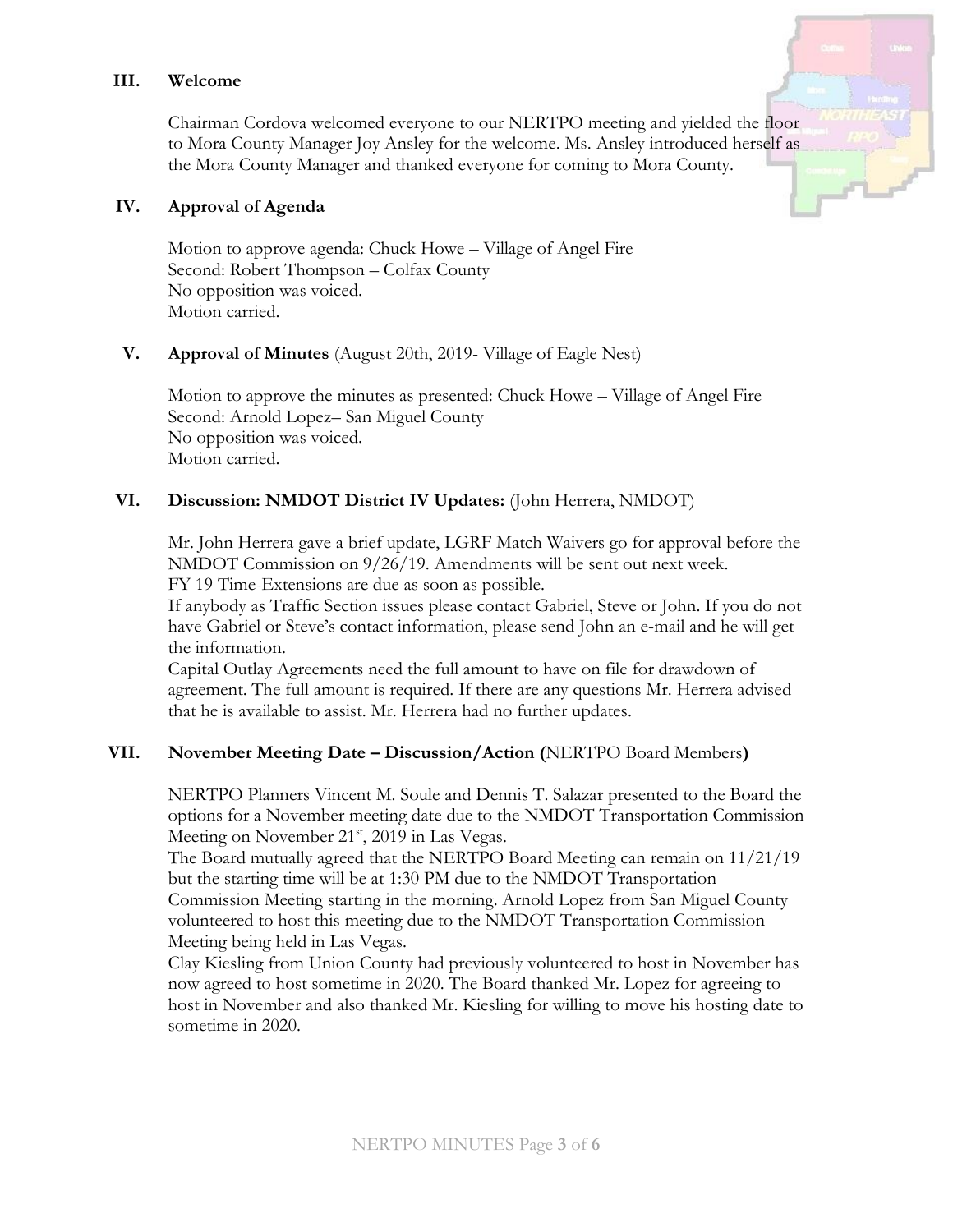# **VIII. Approval of Resolution 2019-01** – **Discussion/Action Item**: **NM Open Meetings Act (**NERTPO Board Members & Planners**)**

NERTPO Planners Mr. Soule and Mr. Salazar presented Resolution 2019-01, NM Open Meetings Act to the Board.

Planner Salazar advised that EPCOG and NCNMEDD had a teleconference call with NMDOT Planning Liaison Joseph Moriarty in reference to the Open Meetings Act Resolution and ensuring it complies with the NM Open Meetings Act. Mr. Moriarty agreed that teleconference items were reviewed and agreed upon with said language. The NERTPO Planners present Resolution 2019-01 for approval by the Board.

Motion to approve Resolution 2019-01: Arnold Lopez – San Miguel County Second: Chuck Howe, Village of Angel Fire No opposition was voiced. Motion carried.

# **IX. Approval of Resolution 2019-02** – **Discussion/Action Item**: **Formal Amendments (**NERTPO Board Members & Planners**)**

NERTPO Planner Mr. Soule presented Resolution 2019-02, Formal Amendments to the Board. Mr. Soule went over changes to the budget and to the hours that he is requesting for approval.

Motion to approve Resolution 2019-02: Chuck Howe – Village of Angel Fire Second: Robert Thompson, Colfax County No opposition was voiced. Motion carried.

## **X. NERTPO Bylaws - Discussion Item** (NERTPO Board Members & Planners)

NERTPO Planners Mr. Soule and Mr. Salazar presented the NERTPO Bylaws as a discussion item. The initial draft of proposed changes were presented to the Board. The Planner requested for the Board to look over the Bylaws throughout the next month and if there are any changes that can be added in. The goal is to bring back the Bylaws at the October NERTPO Meeting pending they are ready for review, discussion and approval. NCNMEDD Community Development Director Lesah Sedillo advised the Board that it is the goal to ensure that the Open Meetings Act, Regional Work Program and the Bylaws all match with each other.

The Board agreed that they will review the plan will be to bring Bylaws back in October NERTO Meeting for a vote.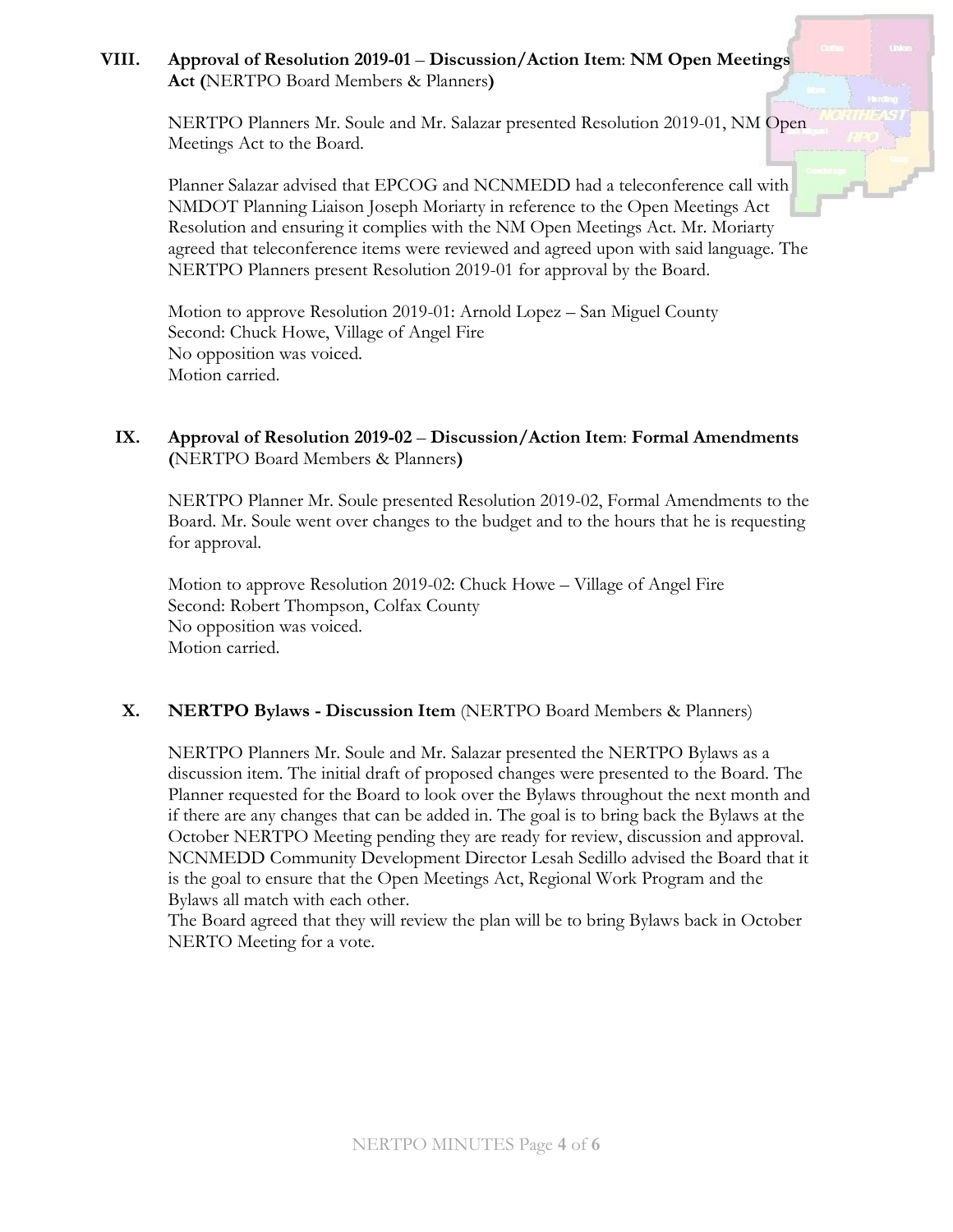# **XI. NERTPO Regional Long-Range Plan – Discussion Item** (NERTPO Board Members & Planners)

NERTPO Planners Mr. Soule and Mr. Salazar discussed the Long-Range Plan with the Board Members and requested that when the Board has some time if they can start reviewing the Long-Range Plan. Although this is something that will not be due till sometime in late 2020 it is not too late to begin the review process and suggest changes soon. The goal of the Board is to ensure the most accurate information possible. NMDOT Planning Liaison Mr. Moriarty advised that they have a NMDOT Steering Committee meeting in December and the plan is to involve stakeholders more than likely in the Spring of 2020. A process will be set and key dates will be announced. The Board agreed to begin the process of looking over the Long-Range Plan.

**XII. NERTPO Planner/Program Manager Report** (Joseph Moriarty, AICP – Statewide Planning Bureau Liaison and NERTPO Planners)

NMDOT Planning Liaison introduced new NMDOT Employee Janetta Bachand, who is working as a Technical & Freight Planner. The Board welcomed Ms. Bachand. Mr. Moriarty also announced that he sent out the Regional Work Program FFY Notice To Proceed to the Planners.

Mr. Moriarty invited everyone to attend a "Pedestrian Safety Action Plan" training that will be held in Las Cruces on November  $13<sup>th</sup>$  and  $14<sup>th</sup>$ . Planners and Engineers are encouraged to attend this training.

Mr. Salazar gave updates on the following:

- NMML Conference update
- APA-NM Western Planners Conference update
- The New Mexico Infrastructure Finance Conference is from Oct. 23<sup>rd</sup>-25<sup>th</sup> In Las Cruces, NM
- Please utilize the LTAP information for upcoming trainings that LTAP is hosting
- Transit Ratings/Rankings process will be coming before our Board at the November meeting.

Mr. Soule gave an update regarding the Data Users Conference that will be held on Nov.  $14<sup>th</sup>$  at Central New Mexico College in Albuquerque. Mr. Soule also discussed the opportunity for the NERTPO Board to revisit the Ratings/Rankings in the future and the possibility of forming Committees within the Board to begin the process for review. Mr. Soule showed an example the way SERTPO has been doing the Rating/Ranking process.

Mr. Soule and Mr. Salazar were available for any questions or comments that the Board and members of the audience had.

Ms. Sedillo reminded everyone that she is available to assist anyone that has questions or needs guidance regarding ICIP and Capital Outlay. Ms. Sedillo recommended either meeting with her after the meeting or contacting her via e-mail or phone to discuss their specific needs that their community has.